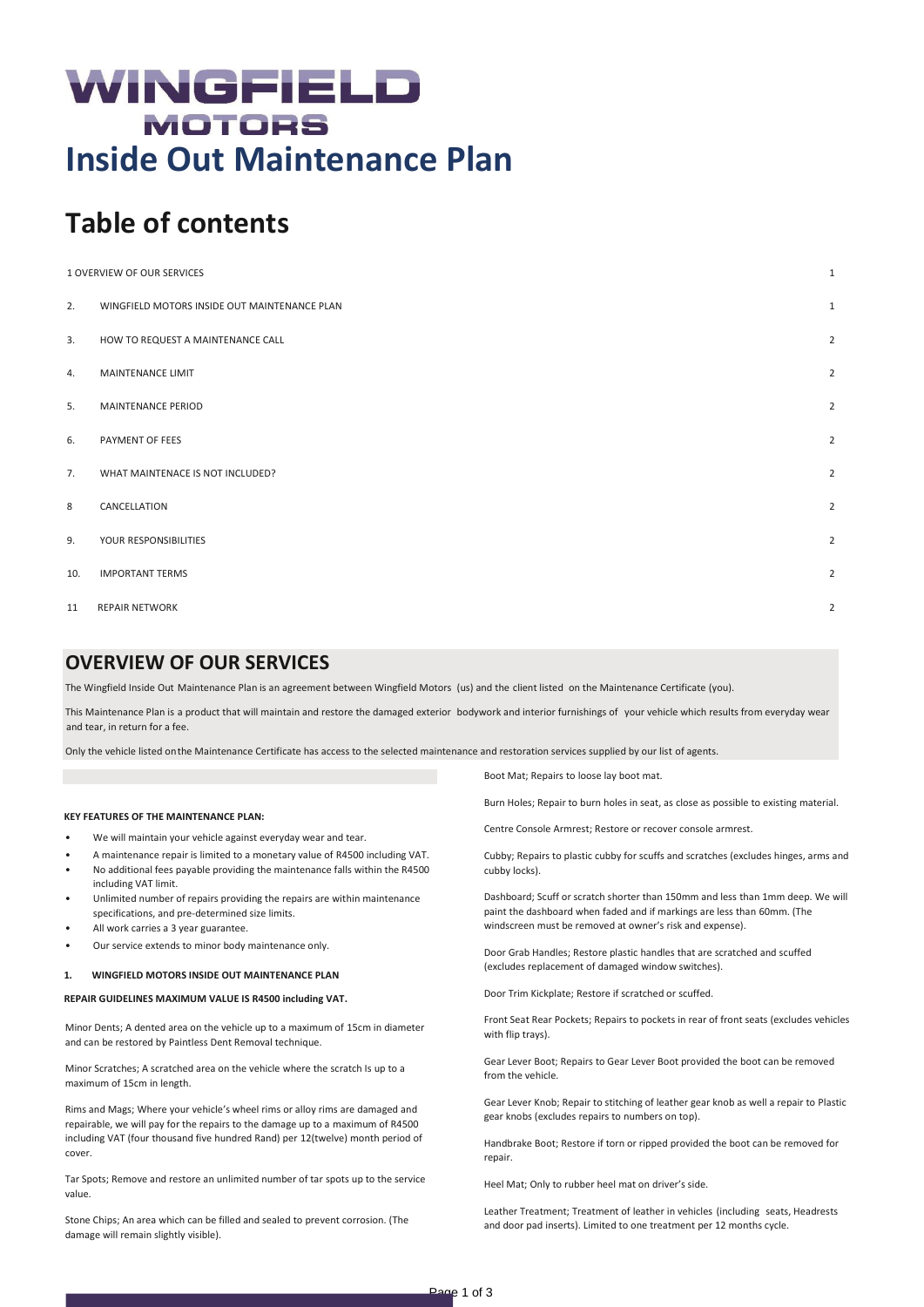| Loose Carpet at Sills; | Repair loose carpet at both front and rear sills.                                        |
|------------------------|------------------------------------------------------------------------------------------|
| Odour Eliminator       | Elimination of odours.                                                                   |
| Parcel Tray            | Repair to parcel tray (includes replacement of<br>string).                               |
| Seat Base Panel        | Replacement to match as close as possible to<br>leather, cloth, vinyl.                   |
| Seat Panel Bolster     | Replacement of seat bolster in leather, cloth,<br>vinyl.                                 |
| Seat Stitch Up         | Re-stitching of loose stitches not more than<br>150mm.                                   |
| Scotch Guard           | All cloth seats treated. Limited to one treatment<br>per 12 months cycle.                |
| Scuff Marks on Leather | Repair any scuff marks on leather.                                                       |
| Stain Remover          | Removal of stains from cloth upholstery.<br>Limited to one treatment per 12 month cycle. |
| <b>Steering Wheel</b>  | Re-spray leather steering wheel (does not include<br>recovering).                        |

# **Exterior maintenance to roof, bonnet and boot**

The roof, bonnet and boot will be Weatherproofed and disguised but damage will remain slightly visible. We cannot restore the damaged area back to its original condition but a paint touch-in will protect the area from further damage or corrosion. We apply this technique to a chip or a scratch.

## <span id="page-1-0"></span>**2. HOW TO REQUEST A MAINTENANCE CALL.**

- 1. Ensure the damaged area falls within the guidelines of your chosen Maintenance Plan.
- 2. For a quotation, please bring your vehicle to either of our two RMI accredited workshops – Wingfield Technical Centre in Goodwood @ 3 Bloem Street. Tel 021 592 2592 or Kuilsriver @ the Corner of Van Riebeeck and Digte Bij Road. Tel 021 906 4414
- 3. If you are unable to bring in your vehicle, you can call Warranty Solutions on 0861 102 419 who will make the necessary arrangements for a Mobile unit to come to you to attend to the repairs.
- 4. On approval, the repairer will contact you to arrange the repair date.

If a Mobile Repair Unit is available in your area, we will attend to your vehicle at a location of your choice. If a Mobile Repair Unitis not available to you, we will attend to your vehicle at one of our approved nationwide body maintenance shops.

#### **Service request rules**

•

- 1. You can accumulate small damages and the service value is limited to R4500 including Vat per visit.
- 2. We will take all damages into account to calculate the cost of the maintenance.
- 3. Existing restorationscannot be carried over to a next maintenance request. If you do not restore all the existing damage we will reject the same damage in following requests.
- 4. Only maintenance listed in the guidelines will be performed.

# <span id="page-1-1"></span>**3. MAINTENANCE LIMIT**

We will absorb the cost of up to R4500 including VAT per visit to service the vehicle.

# <span id="page-1-2"></span>**4. MAINTENANCE PERIOD**

This plan is valid for the period as stated in your Plan Contract.

You can renew the Maintenance Plan if you paid our fee for the following period.

# <span id="page-1-3"></span>**5. PAYMENT OF FEES**

You must pay the fee before the start date of this Wingfield Motors Inside Out Maintenance Plan.

# <span id="page-1-4"></span>**6. WHAT MAINTENACE IS NOT INCLUDED?**

# **We do not provide repairs to:**

- Parts or damages if not listed under the Maintenance Guideline of your Wingfield Motors Inside Out Maintenance Plan;
- Requests that fall outside the period of this Maintenance Plan;
- Vehicles not listed in the Maintenance Plan Schedule;
- replace a body panel or part of it;
- a body panel that has been ripped, torn, perforated or damaged to the structure or alignment of the panel, accessories, door mouldings, window mouldings, beadings, lamps of any sort or window panels;
- locks and handles;
- car radios, sound equipment or car telephones;
- tyres:
- stickers;
- damage caused by hail.

You or we may cancel this Maintenance Plan any time by giving 30 days' written notice.

**Maintenance Plan terminates with stolen or write off vehicle** If the vehicle indicated in this Maintenance Plan is stolen or damaged beyond repair, the Maintenance Plan will terminate on the date of such incident.

# **Transferring the Plan if you sell the vehicle**

If you sell the vehicle, the remaining part of this Plan is non-transferable and cannot be transferred to the new owner.

# <span id="page-1-5"></span>**7. YOUR RESPONSIBILITIES**

It is your responsibility to obey the rules under this Wingfield Motors Inside Out Maintenance Plan so that we can repair your vehicle as promised.

# <span id="page-1-6"></span>**8. IMPORTANT TERMS**

| You / Your<br>We / Us / Our | Means the client listed on the Certificate.<br><b>Wingfield Motors</b>                                      |
|-----------------------------|-------------------------------------------------------------------------------------------------------------|
| Vehicle                     | Means the vehicle listed on the Certificate.                                                                |
| Certificate                 | Means the document that lists your personal details,<br>vehicle details, fee payable and the repair period. |